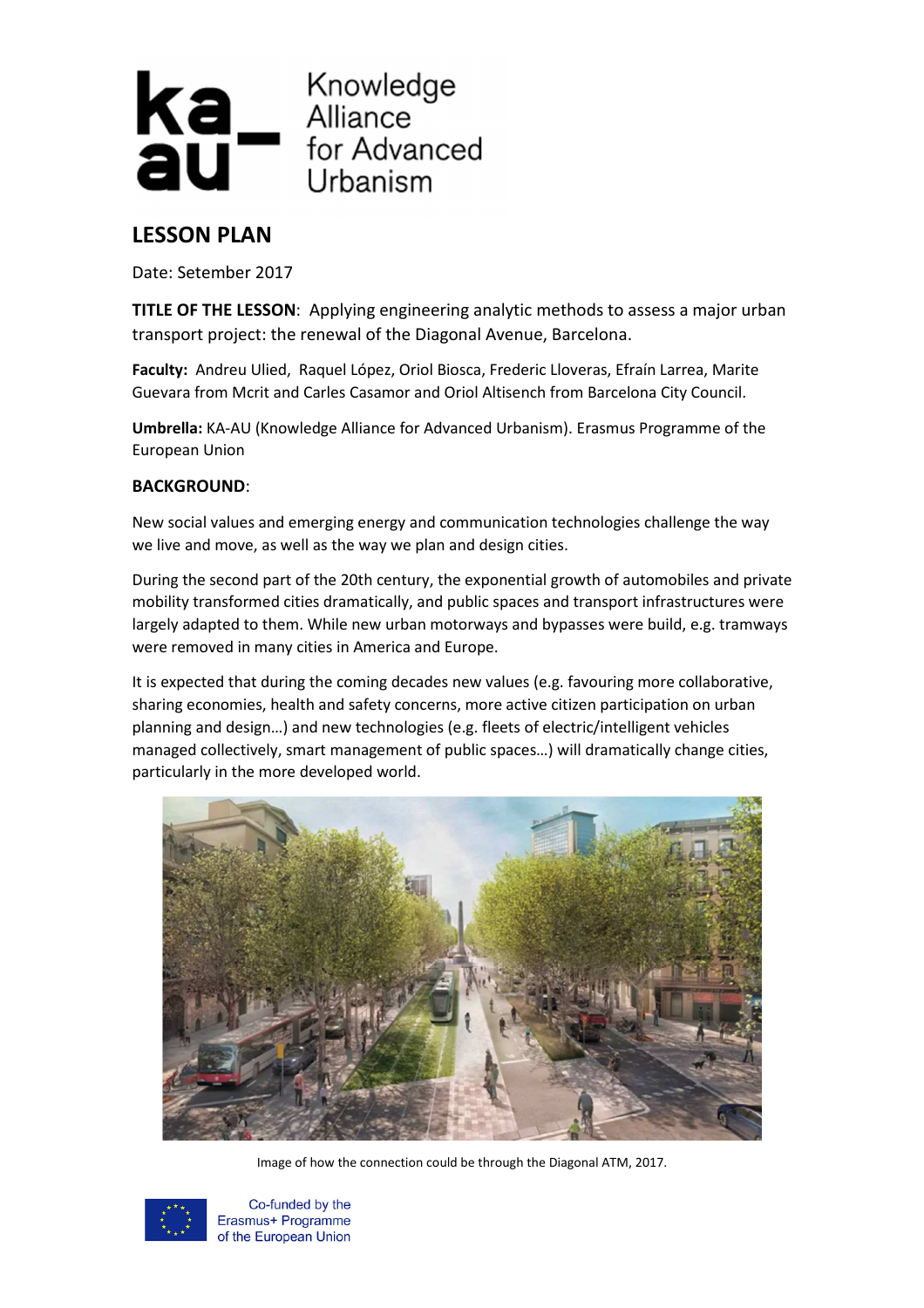

### **WORKING PROCESS**

The target of the seminar is reflecting on these issues through a project of the city of Barcelona: the renewal of the Diagonal Avenue linked to the interconnection of existing tramways. The role of students will be to critically review the proposals already presented by the Local Council, further elaborating their own.

The students will work on their own project proposal while attending to a number of specialist lectures given by engineers working for the Local Council. Following initial presentations of the project delivered by Local Council representatives, urban planning professionals will present and discuss working methodologies and software tools used when designing and assessing the impacts of alternative mobility and urban space solutions, including traffic forecast, micro simulation, cost-benefit socioeconomic assessment and financial assessment of mobility and real estate impacts, and citizen participation and communication approaches. These lectures will always be based on studies carried out in relation to the Diagonal renewal.



Diagonal, the only axis without enough public transportation of high capacity

# **TECHNOLOGY:**

Students will get databases and will use different software tools –mostly GIS and MS EXCEL to carry on analysis and representation.



Co-funded by the Erasmus+ Programme of the European Union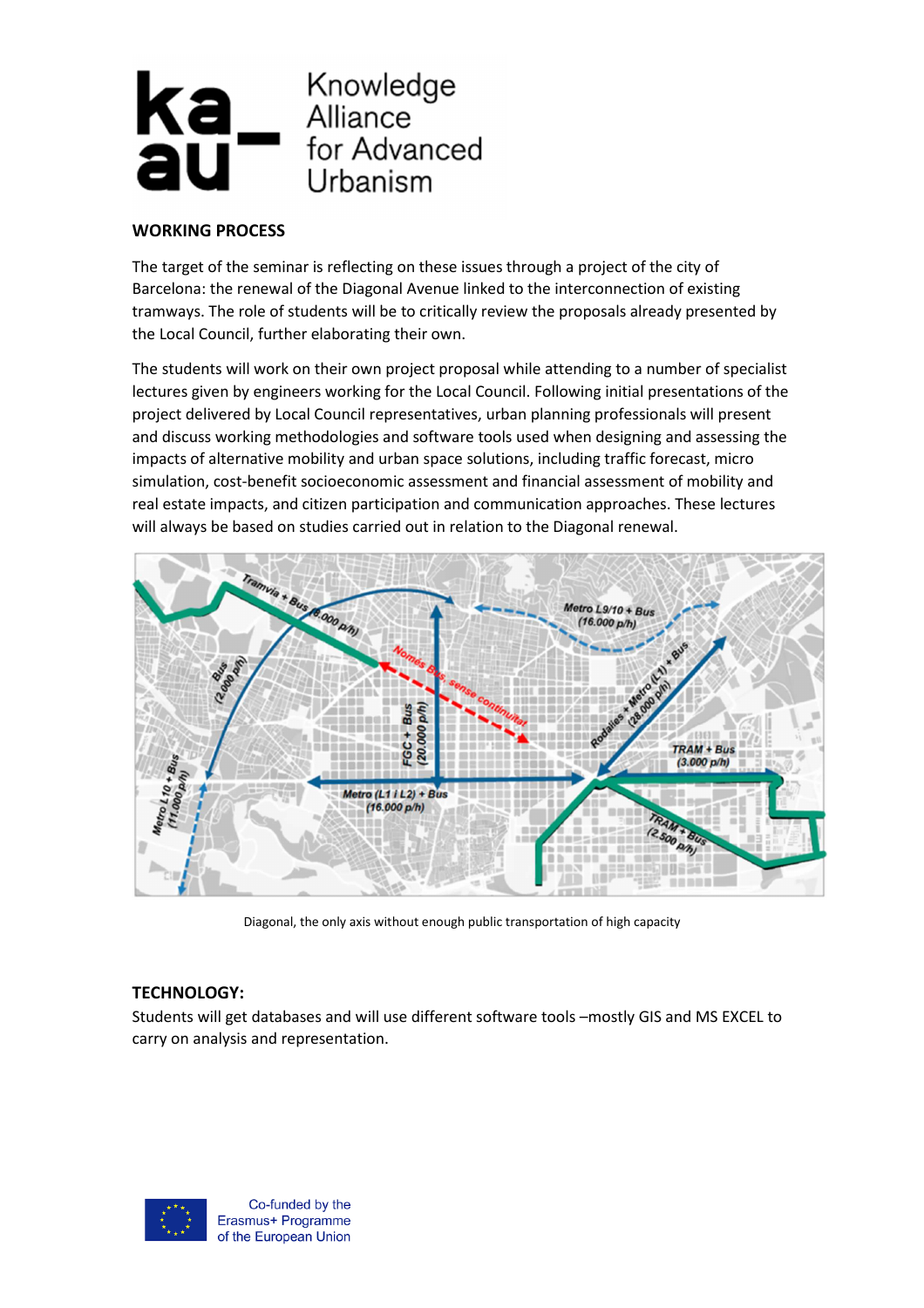



Example of Microsimulation, Francesc Macià Square Barcelona. Mcrit 2017.

# **OUTPUT**

Based on the information gathered from the lectures, students will critically review existing proposals, analyse their likely impacts –social, economic, environmental… develop their own alternative design proposals and be able to compute (e.g. using MS EXCEL macros) Cost-Benefit indicators to assess them.

Course Schedule:

- Tuesday 17th October **Advanced Urbanism: Mobility of the Future** / Definition of the studio purposes and working groups / Lecture & Discussion by Andreu Ulied
- Tuesday 24th October **at MCRIT (Espriu 83)** – **Macro and micro traffic simulation models Lab (I) /** Lab on micro-simulation (VISSIM) by Federic Lloveras (Mcrit) / Lab on macro-simulation (Geo-Transportation) by Raquel López (Mcrit)
- Tuesday 31 **at MCRIT (Espriu 83) Macro and micro traffic simulation models Lab (II) /** Lab on macro-simulation (VISSUM) by Federic Lloveras (Mcrit) / Lab on macrosimulation (VISSUM) by Adriana Cavellé (Mcrit)
- Tuesday 7th November **Tramway impact on Barcelona Mobility System** / Lecture & Debate by Oriol Altisench (Barcelona city Council. Coordinator of the tramway project)
- Tuesday 14th November **at MCRIT (Espriu 83) Geographic Information Systems Lab** / Database management, spreadsheet & Geographic Information Systems by Efrain Larrea (Mcrit), SIG for modelling by Adriana Cavallé (Mcrit)